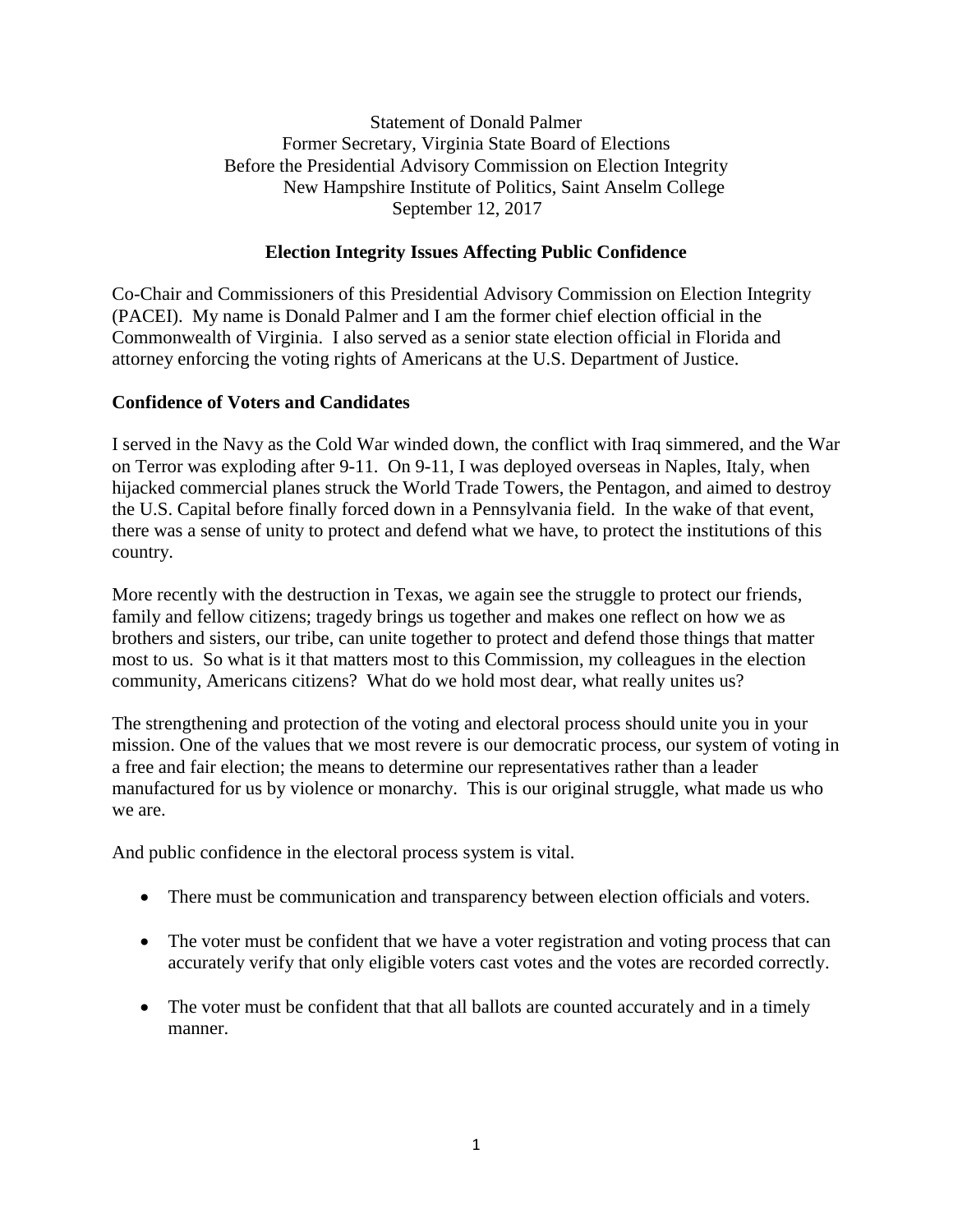The voter must be confident that election officials will not favor a candidate or voter over any other voter, based on race, color, creed, or political view or to interfere with the casting of a ballot through fraud or intimidation.

The American people should understand that state and local election officials are professionals. Our system has been strong and has endured over the years. Election officials seriously abide by the oath they take to the people to administer free and fair elections.

These election officials go the extra mile to administer elections on a grand scale while not leaving anyone behind in the process. The American people should understand that their poll workers are ordinary citizens who serve as the backbone of your democracy. They have a tough job, demanding long hours, often working to exhaustion. They should treat you with respect and deserve your respect as well.

The public opinion polls that reflect a growing concern by the American people over voter fraud, voter disenfranchisement, or general lack of confidence in elections is disturbing.<sup>i</sup> While it is true that polling trends reveal that voters for a specific losing candidate or political party will often have less confidence in the overall results or fairness of the election, there are a significant number of Americans who have legitimate concerns about voter fraud or voter suppression in the electoral process.<sup>ii</sup>

For an election administrator, one of the keys to voter confidence is the transparency and ability to show the losing candidate that the election was won or lost, fair and square, by the ballots cast and that there was no voter fraud or denial of the vote to legal voters.

There is a lot of debate over the extent of voter fraud and what level of fraud is acceptable to live with without taking some action. I will point out that no election official at any level should be required to have a conversation with a candidate or political party and say "yes, there were a number of instances of illegal voting or ballots manipulated in your race, but that is an acceptable level of fraud." In my experience, no candidate of any political party is willing to accept those type of condolences.

Be it paying taxes or cashing government checks, there is a certain level of fraud. In every endeavor, there are always some that will try to take advantage of the system and dilute the concept of one man, one vote. Voter fraud is offensive and is a crime against democracy. It is not a political issue and should be taken more serious by investigators and prosecutors across the country. Deterrence is a key aspect of a well-functioning electoral process.

While it is not normally the job of election administrators to enforce the law criminally, it is our responsibility to design systems and processes to prevent fraud and protect the electoral system and public confidence in this institution. This is an opportunity for the Commission.

As a country full of diverse peoples and views, access, security, and integrity of the ballot box must be viewed as three legs of the stool for a process that all Americans will trust and want to participate. There must always be a balance of access and integrity, otherwise there is a crisis of confidence.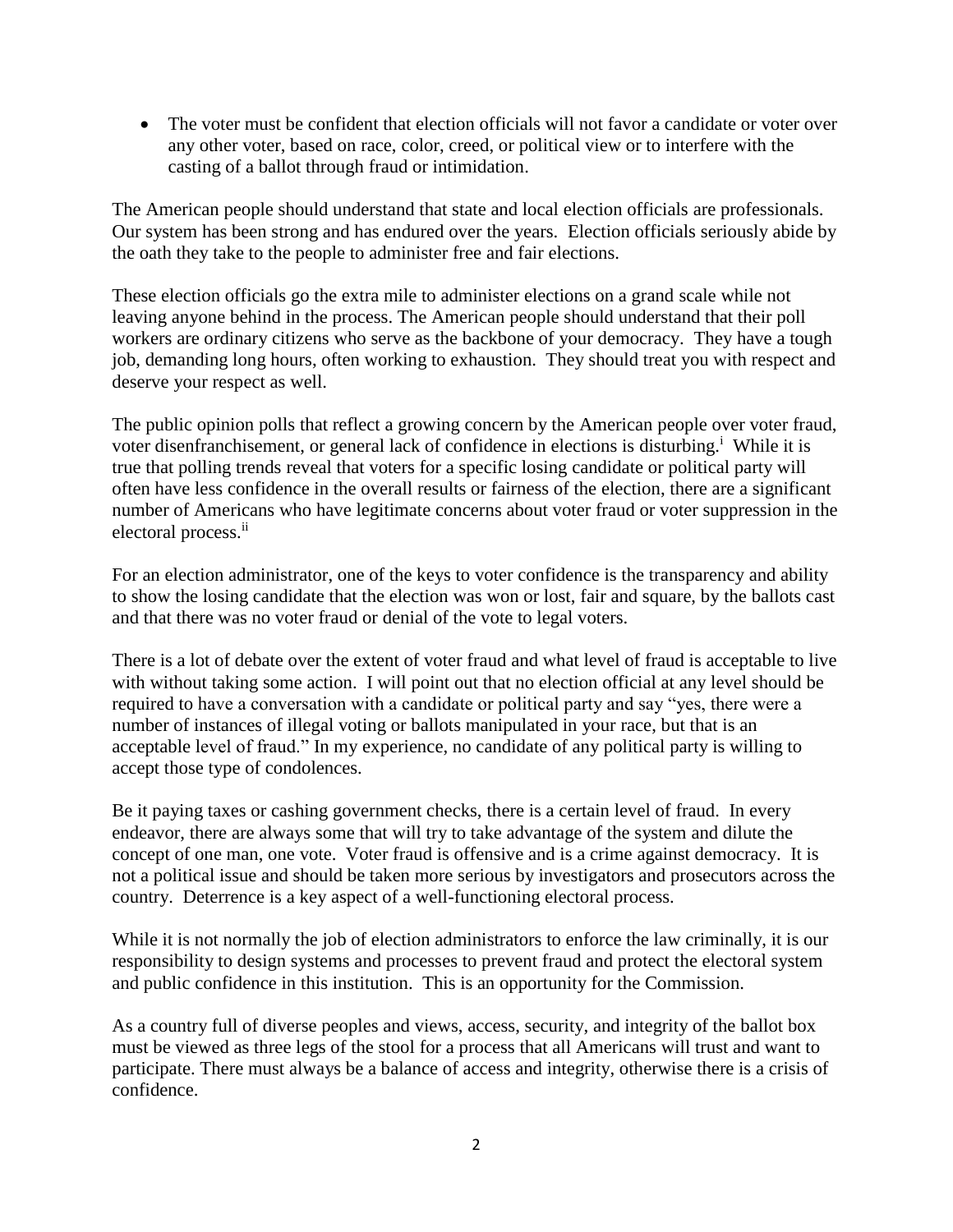# **PERSISTENT PROBLEM WITH THE NATION'S VOTER ROLLS IMPACTS VOTER CONFIDENCE**

Almost 25 years after the enactment of the National Voter Registration Act (NVRA), one of the major purposes of the law—to protect the integrity of the electoral process and ensure accurate and current voter registration rolls—has still not been realized, and, in many ways, the situation has gotten worse.

With the all the experience of the Commission with elections and voting, I am certainly not the first person to inform you of this recurring problem with the official voter registration lists in the United States.

The electoral system problem with inaccurate and inflated voter rolls is real and burgeoning, and our nation has failed to address the problem despite repeated warnings from multiple commissions and election officials. The time has come to use new technologies and coordination between states to finally resolve the problem.

# *To Assure Pride and Confidence in the Electoral Process,* **National Commission on Federal Election Reform (2001)**iii

Going back to 2001, the National Commission of Federal Election Reform, led by Former Presidents Ford and Carter, Robert Michel and Lloyd Cutler, released a report that highlighted the developing problem of inaccurate voter lists and the need for an accurate voter registration list of eligible citizens qualified to vote. One of the principle recommendations of that Commission was to create a democratic process that would maintain an accurate list of citizens who were qualified to vote. Based on these findings, the National Commission also recommended that each state adopt a system of voter registration systems, and envisioned future accurate, computerized lists of those who can vote. The Commission noted in its findings:

- Some contend that swollen voter rolls are harmless, since the individuals have moved or died and therefore do not vote, and since poll worker scrutiny and signature verification can prevent fraud. We disagree
- Significantly inaccurate voter lists add millions of dollars in unnecessary costs to already underfunded election administrators and undermine public confidence in the integrity of the election system and the quality of public administration.
- Significantly inaccurate voter lists invite schemes that use 'empty' names on voter lists for ballot box stuffing, ghost voting, or to solicit "repeaters" to use such available names. For generations these practices have been among the oldest and most frequently practiced forms of vote fraud. One of our Commissioners (President Jimmy Carter) has written a book mentioning his encounter with such practices early in his political career. The opportunities to commit such frauds are actually growing because of the trend toward more permissive absentee voting.
- Significantly inaccurate voter lists often penalize poor or ill-educated voters. Among the most mobile citizens in the country, these voters find that even modest residential changes, within a state or county, will keep them from appearing on the list of eligible voters at their new residence.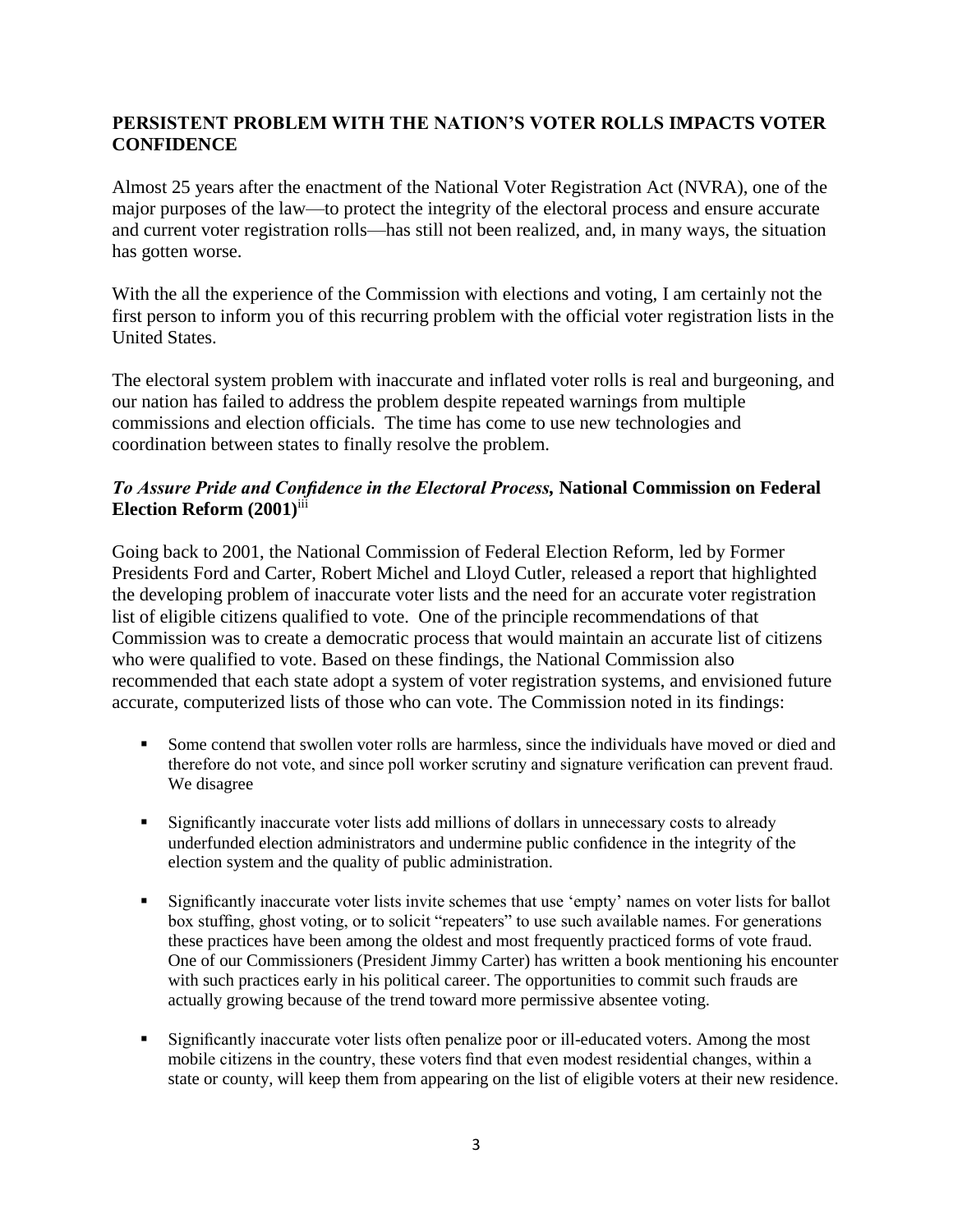The National Commission in 2001 correctly noted that significantly outdated voter rolls would add millions in unnecessary costs to already underfunded election administrators and undermine public confidence in the integrity of election systems. These facts were true in 2001 and are still true in 2017. There is no doubt that the predictions of this Commission have proven true.

### *Building Confidence in U.S. Elections,* **Report of the Commission on Federal Election Reform - Carter-Baker Commission (2005**) iv

The recommendations of our Commission on Federal Election Reform were developed with the aim to increase voter participation and to assure the integrity of the electoral system. The first pillar of the electoral system envisioned included:

 Voter registration that is convenient for voters to complete and even simpler to renew and that produces complete, accurate, and valid lists of citizens who are eligible to vote;

On the issue of interoperability and the sharing of registration information to improve the accuracy of the voter rolls, the Commission on Federal Election Reform made these findings and recommendations:

#### **2.2 INTEROPERABILITY AMONG STATES**<sup>v</sup>

- Interoperable state voter databases are needed to facilitate updates in the registration of voters who move to another state and to eliminate duplicate registrations, which are a source of potential fraud. Approximately 9 million people move to another state or abroad each year, or about one in eight Americans between each presidential election. Such interoperability is possible because state voter databases that are centralized can be made to communicate with each other.
- The limited information available on duplicate registrations indicates that a substantial number of Americans are registered to vote in two different states. According to news reports, Florida has more than 140,000 voters who apparently are registered in four other states (in Georgia, Ohio, New York, and North Carolina). This includes almost 46,000 voters from New York City alone who are registered to vote in Florida as well. Voting records of the 2000 elections appear to indicate that more than 2,000 people voted in two states. Duplicate registrations are also seen elsewhere. As many as 60,000 voters are reportedly registered in both North Carolina and South Carolina.
- **Duplicate registrations have accumulated over the years not just because there are no systems to** remove them other than the one described above, but also because people who own homes in two states can register to vote in both places. In fact, when 1,700 voters who were registered in both New York and Florida requested absentee ballots to be mailed to their home in the other state, no one ever bothered to investigate.
- **Interoperability among state voter databases is needed to identify and remove duplicate** registrations of citizens who are registered to vote in more than one state. To make the state voter databases interoperable, the Commission recommends the introduction of a uniform template, shared voter data, and a system to transfer voter data across states.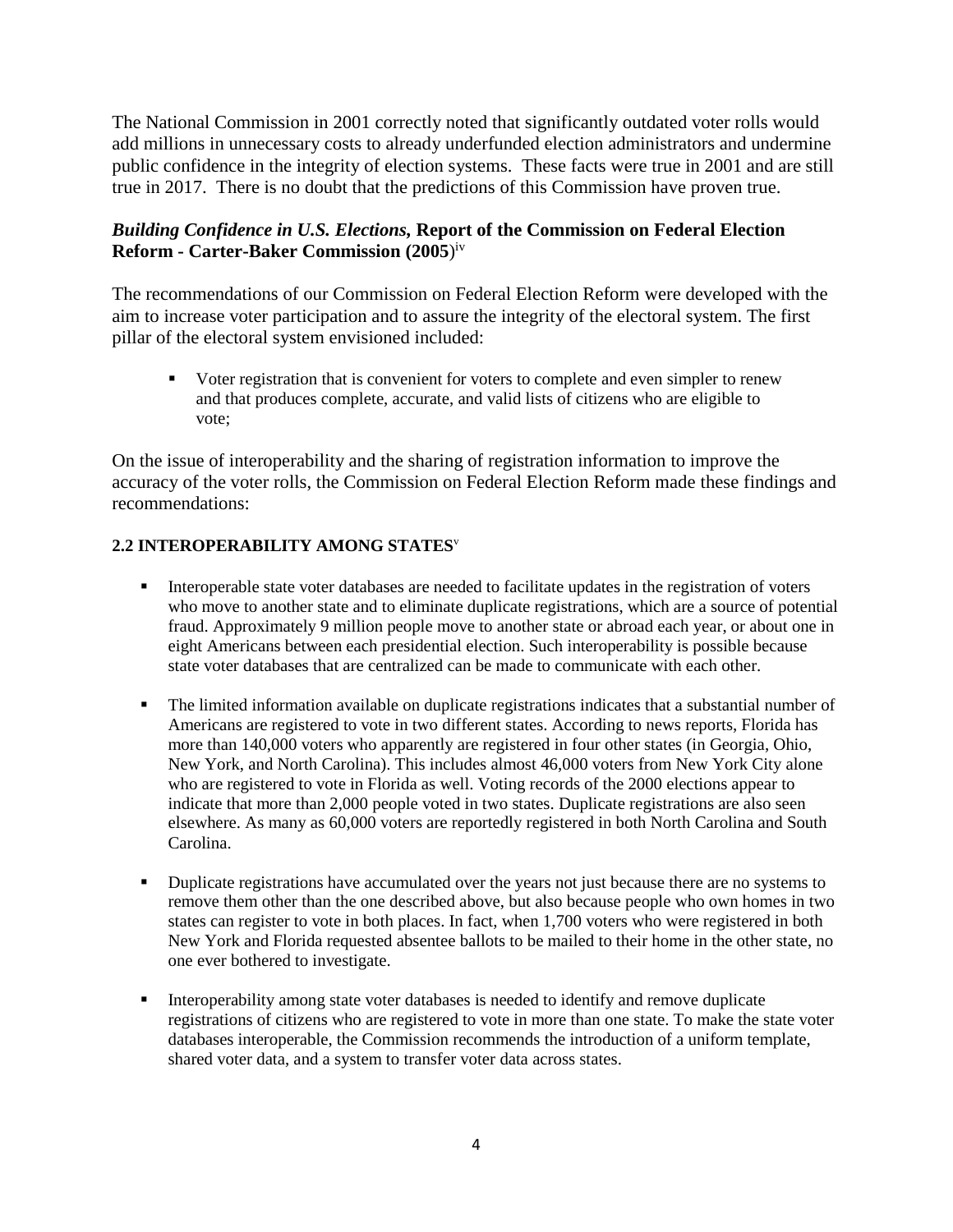- Our Commission recommends a "distributed database" that will connect all states' registration lists. The creation of a computerized system to transfer voter data between states is entirely feasible. This system could be managed either by the EAC or by an interstate compact or association of state officials under EAC supervision.
- **Implementation of the Commission's recommendation on cross-state interoperability of voter** databases will require state election authorities to collect Social Security numbers and digital images of signatures for all registered voters. While many states use the driver's license number as their unique identifier, they can collect Social Security numbers from their state's department of motor vehicles (a Social Security number is required by 49 states to issue a driver's license).
- We recommend that the EAC oversee the adoption of the template for voter data and for assisting states in the creation of a new system to share voter data among states, including for setting up a distributed database.

This Commission had a number of specific additional recommendations related to accurate voter rolls:

#### **Recommendations on Quality in Voter Registration Lists**

- **2.6.1** States need to effectively maintain and update their voter registration lists. The EAC should provide voluntary guidelines to the states for quality audits to test voter registration databases for accuracy (correct and up-to-date information on individuals), completeness (inclusion of all eligible voters), and security (protection against unauthorized access). When an eligible voter moves from one state to another, the state to which the voter is moving should be required to notify the state which the voter is leaving to eliminate that voter from its registration list.
- 2.6.2 All states should have procedures for maintaining accurate lists such as electronic matching of death records, driver's licenses, local tax rolls, and felon records.
- **2.6.3 Federal and state courts should provide state election offices with the lists of individuals** who declare they are non-citizens when they are summoned for jury duty.

### *The American Voting Experience***: Report and Recommendations of the Presidential Commission on Election Administration (2014)** vi

In 2013, the Presidential Commission on Election Administration (PCEA) released a report to improve the voting experience and improve election administration with recommendations on the maintenance of accurate voter rolls:

Accurate voter lists are essential to the management of elections. Keeping track is a Herculean task. On Election Day 2012, the registration system had 191.8 million records and 130.3 million voters managed by officials in 50 states and approximately 8,000 local election offices, with the lists used at 186,000 precincts. The quality of the list can affect the ability of people to vote, of election offices to detect problems, and of courts and others monitoring elections to detect election fraud or irregularities. Election officials across the political spectrum recognize the value of accurate and manageable voter rolls. A list with many incorrect records can slow down the processing of voters at polling places resulting in longer lines.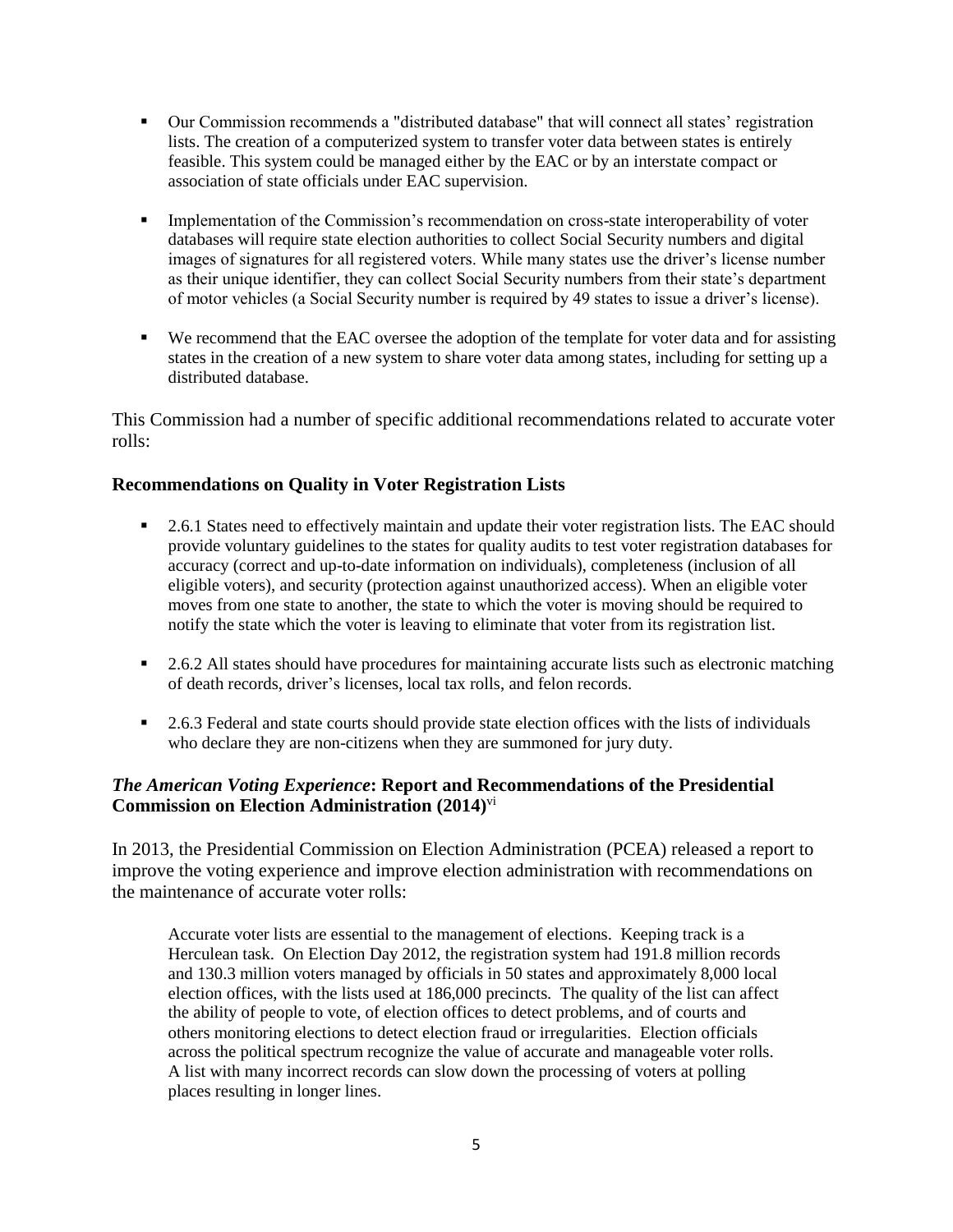Interstate exchanges of voter registration information should be expanded. States should join interstate programs that share data and synchronize voter lists so that states, on their own initiative, come as close as possible to creating an accurate database of all eligible voters.

The PCEA discussed the need for the state DMV to be interacting with election offices and providing periodic updates of information vital to assisting in the maintenance of the voter rolls:

- States should seamlessly integrate voter data acquired through Departments of Motor Vehicles with their statewide voter registration lists. The Department of Motor Vehicles (DMV), known in each state as the agency issuing driver's licenses and state personal identification cards, plays a pivotal role in the registration of America's voters. As a critical actor in the creation and maintenance of each state's voter registration file, the DMV can also contribute to the degree of orderliness and efficiency of operation in each community's polling places on Election Day.
- Voters who appear at their polling place after moving can find that their voter registration records have not been updated to conform to their new driver's license addresses. As a result, a greater number of provisional ballots are cast, leading to congestion in the polling place and unnecessary post-election verification work for county and local election officials

The PCEA noted the need for updated voter rolls for effective planning and election administration:

An accurate voter registration list is often a prerequisite to effective election planning and administration. A list filled with inaccuracies, likewise, produces downstream problems throughout the administration of an election. With the enhanced accuracy and efficiency that online registration systems provide, election administrators are able to respond more effectively to a number of recurring challenges.

In endorsing online voter registration, the PCEA noted the negative impact of inaccurate registrations on lines of voters and security at the polling place:

**Lines**: Error-ridden voter rolls contribute to congestion and lines on Election Day. Voters whose information is missing from the rolls or incorrectly entered require the time and attention of officials. This necessarily delays the movement of other voters through the polling place.

**Security**: Online systems also provide additional reassurance of well maintained, "clean" rolls that protect against the potential or appearance of vulnerability to fraud.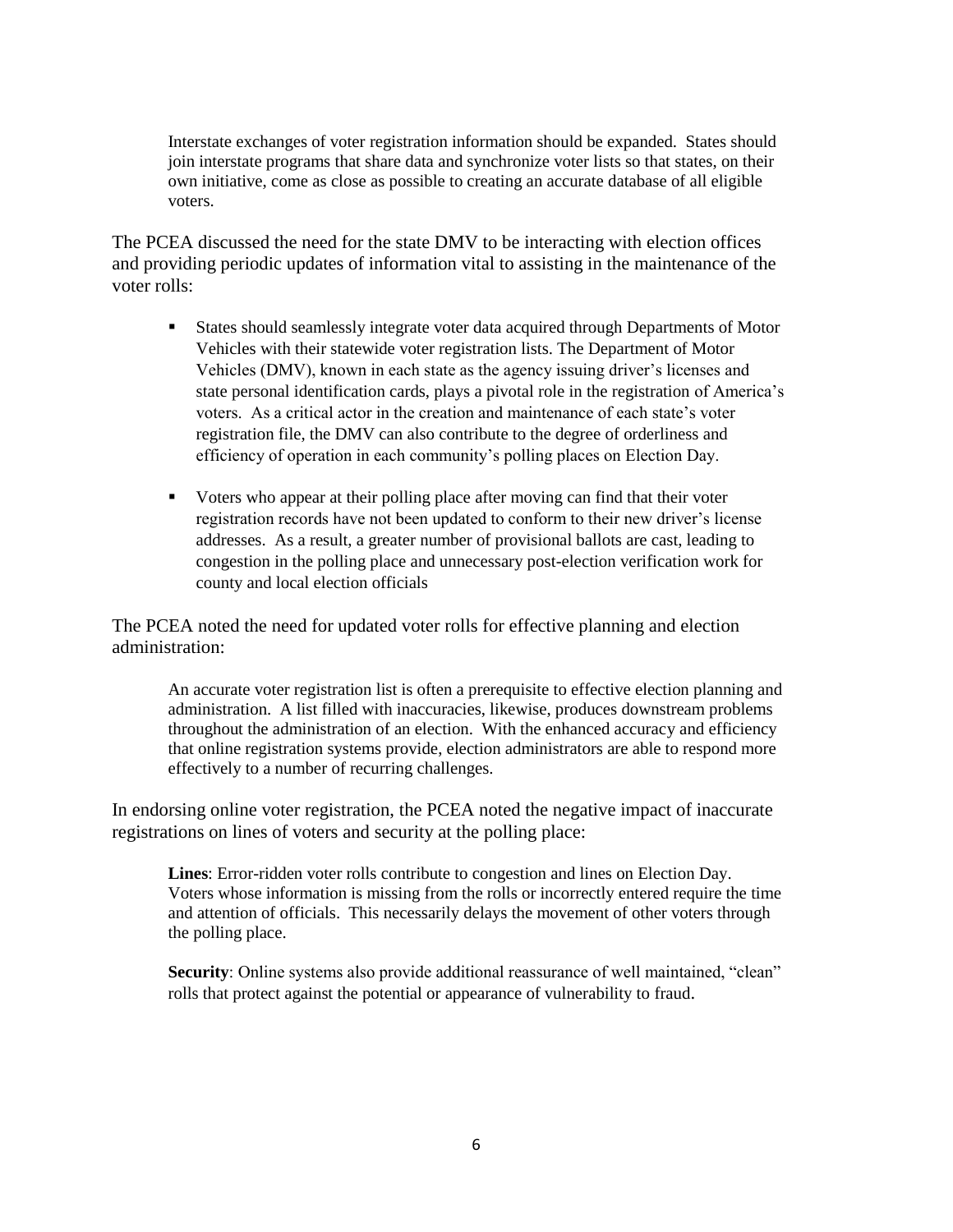#### **Key PCEA Recommendation:**

 States should participate with data-sharing programs such as the Interstate Voting Registration Crosscheck (IVRC) or the Electronic Registration Information Center (ERIC).

Approximately 30 states participate in IVRC at different levels of participation and use of the registration data, while 20 states and the District of Columbia participate in ERIC, a more regimented program with some membership fees and mailing costs. With ERIC, there is an outreach mailing program to unregistered but eligible voters that has not appeared to favor one party or another. While there is good news in the continuing growth of these programs, not all states are participating and many of the largest and most populated states like Florida, California, Texas, and New York are not a part of these data-sharing programs.

Virginia was one of the founding members of ERIC and codified participation in both programs. To resolve the problem in the next decade, both programs will need significant growth and improvement to resolve the millions of inaccurate and duplicate registrations across the country.

#### **The Failure to Maintain Accurate Official Voter Lists Is a National Problem**

A series of national level commissions have pointed out the wide scope of the problem concerning the inaccuracies of the voting rolls, and the negative impact on election administration and voter confidence. They have also pointed out the vulnerability of our system to voter fraud and irregularities that result from the inability to maintain accurate voter rolls.

Each of these commissions identified the problem and provided recommendations, yet here we are again, facing the same issue and still searching for answers and the will to do something about it. The Help America Vote Act (HAVA) after the 2000 election required counties to work with new statewide voter registration systems to share data for list maintenance purposes and to maintain an official voter registration list. This reform required the states to interact with individual counties because the increasing mobility of our citizens demanded a system where county election officials could receive eligibility and registration information on individuals when they move from jurisdiction to jurisdiction to resolve duplicates. However, the mobility of voters across state lines is almost as significant as within a state, thus requiring the states work together in coordination with each other to resolve the problem.

#### **Online Voter Registration Should Be Expanded To All States**

I continue to recommend and advance many bipartisan reforms – including online voter registration. Over 30 states have now passed and implemented online voter registration, and more states are coming online every day. For example, Florida should go live with online voter registration on October 1, 2017. In my opinion, online voter registration (OVR) improves the integrity and accuracy of the registration system and this reform should be expanded to all states with increased attention paid to:

- The security of the system
- The ability to verify the identity of registrants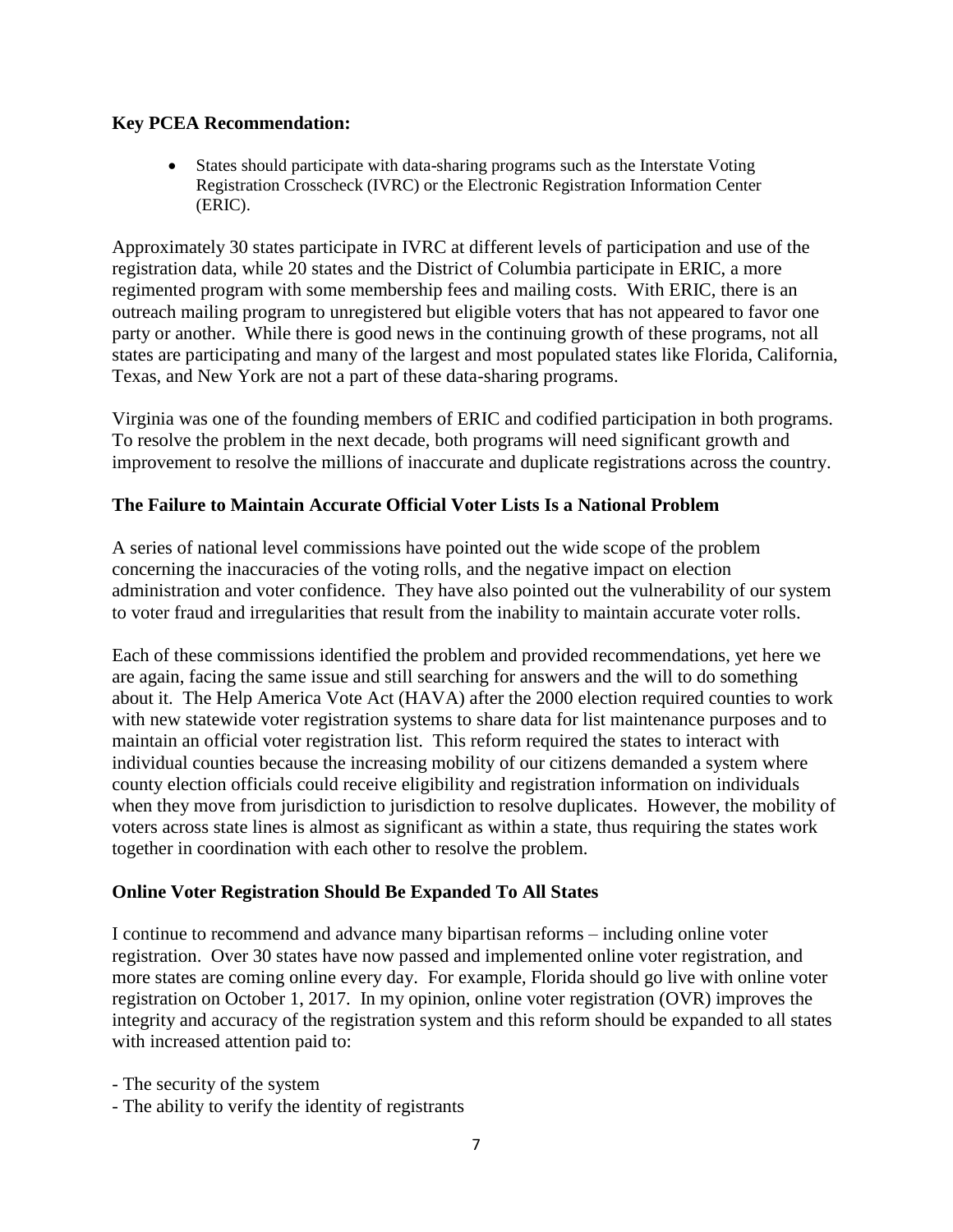- Features to increase the portability and continuity of voter registration by establishing formal lines of communication between voter registration systems

OVR has been endorsed by both Republican and Democratic legislatures as a responsible way to increase options to voters to register to vote in a nation that is moving away from paper transactions. OVR is accessible to citizens twenty four hours a day, seven days a week, and guides voters to make fewer mistakes in the process.

OVR also increases the accuracy and currency of the voter rolls on the front end, and reduces delays and congestion at the polling place. The process is secure when interacting with Department of Motor Vehicle databases that verify the identity and eligibility of potential registrants. In many states, these registrants are verified by REAL ID (or close to REAL ID) requirements at the DMV.

A degree of registration continuity or portability may be achieved by modifying existing OVR to require the prompt electronic notification of the voter's former election officials when an individual has moved from one county to another or from one state to another.

State OVR systems should require the voter to provide the previous address and county of registration, if applicable, in the online (or paper) application - and then provide a digital copy of the new voter record with appropriate affirmation or digital signature to the state and county of the voter's previous registration.

The Commission should also explore new technologies such as Block-Chain to facilitate increased authentication and portability of voter registration.

The bottom line is that online registration systems should be able to provide current updated registration information to other states in a format that can be used by election officials trying to maintain the accuracy of the voter rolls.

# **Upgrade Voter Registration System Accuracy and Security**

One area of major concerns over the next decade is the obsolete nature of many of our states' voter registration systems, those registration systems that we rely on to maintain the official voter list in each state. Many states have not improved or replaced their statewide systems since the implementation of HAVA in 2005 and there is no more federal money to upgrade or replace these systems.

The voter registration systems in the states desperately need to be upgraded to add capability and made more functionally accurate, secure, and to better facilitate the sharing of registration data between states. Investment in the newest technologies would also allow better matching processes at the state level that improve list maintenance and interact more efficiently with local election officials. Bad matches, false positives, or lack of matching capability is often the result of older systems and software that doesn't provide the ability to overcome errors in the registration.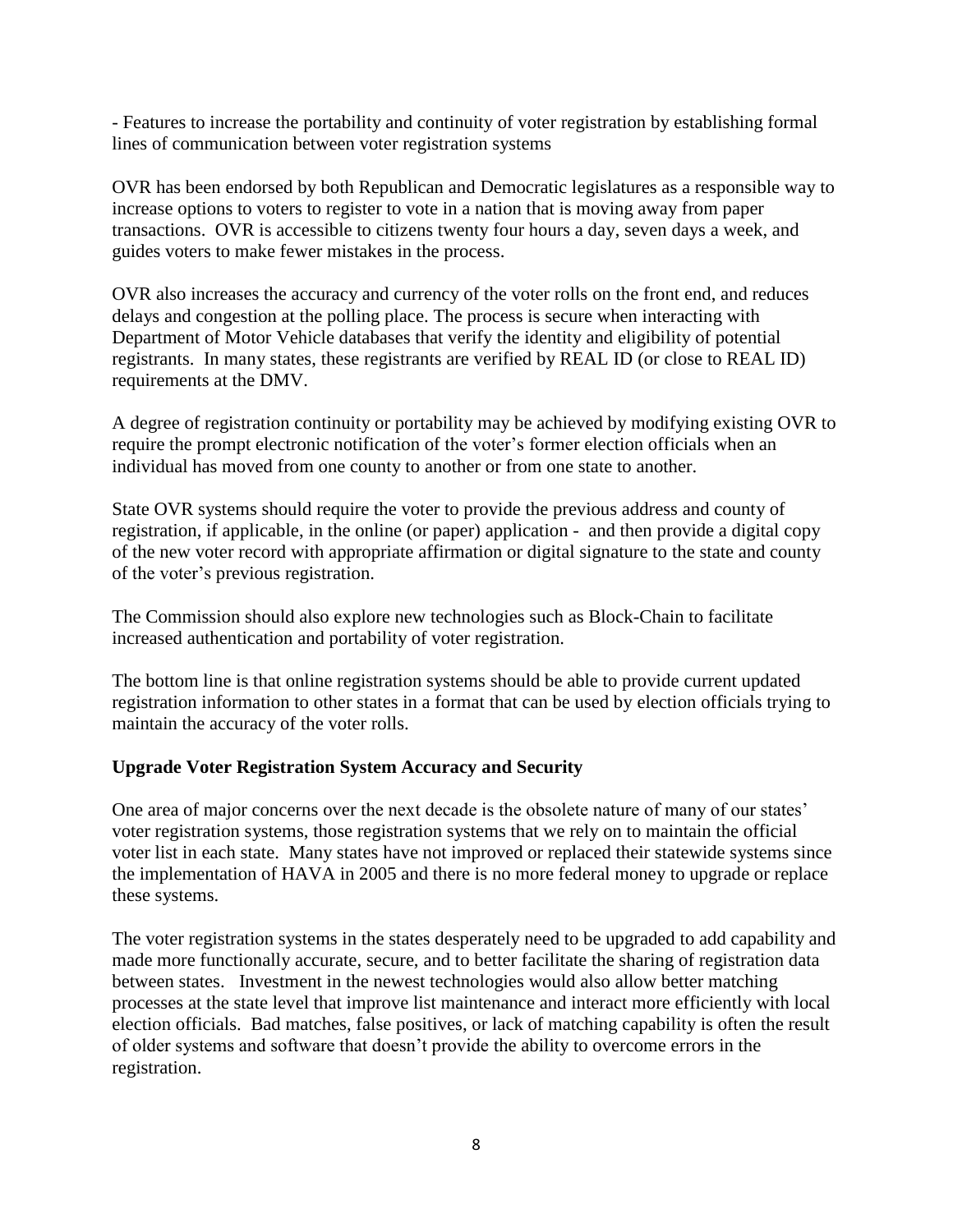Investment in the latest technology will also provide additional security for state and local voter registration systems. While most states already have robust hygiene programs to protect our voter registration systems, new technology would assist in these enhancements.

### **Individual State Voter File Comparison and Reconciliation**

In addition to cross-state list matching activity, the Commission may wish to explore new potential capabilities of individual state digital records management, including voter list matching and voter file integrity. The potential services would be independent of a voter registration system available either offline with stand-alone software or cloud based operations. The basic purpose would be to assist voter file managers to identify specific existing voter records that may be invalid for any number of reasons.

The concept would essentially enable on-demand voter file comparison and reconciliation for purposes of assessing an individual state's voter file integrity. The cloud-hosted comparison would allow election officials to provide their anonymized voter file data to a scanner that automatically conducts list-matching functions, compiles reports on potential record issues, and then make these reports available back to individual election officials and support officials' activities for issue resolution (e.g., voter interstate relocation and use of voting history to reveal active voting in another state.) No voter data would be retained in the cloud beyond the window of operation and report generation.

The concept has the potential to dramatically extend the capabilities of existing state voter record management systems and increase the technical measures to increase voter file integrity. The Commission should explore the concept of this new individual tool for use by individual states, localities, or consortium of states.

# **Identify Best Practices for List Maintenance**

I have provided the Commission a series of best practices to state and localities on new technology and best practices to conduct list maintenance and maintain accuracy with the voter rolls.<sup>vii</sup>

These best practices can be found at the following link https://publicinterestlegal.org/files/PILF-best-practices-report-FINAL.pdf

# **The Commission should consider the following recommendations as potential revisions to the National Voter Registration Act:**

Require online voter registration systems provide new voter registration application data (affirmed by digital signature) to the election official of previous state and county of registration.

Replace the paper federal form with an online registration portal at the EAC with direct links to state voter registration systems, and consider a portal to capture the appropriate data and transmit to the state offices, or provide online downloadable state voter registration forms.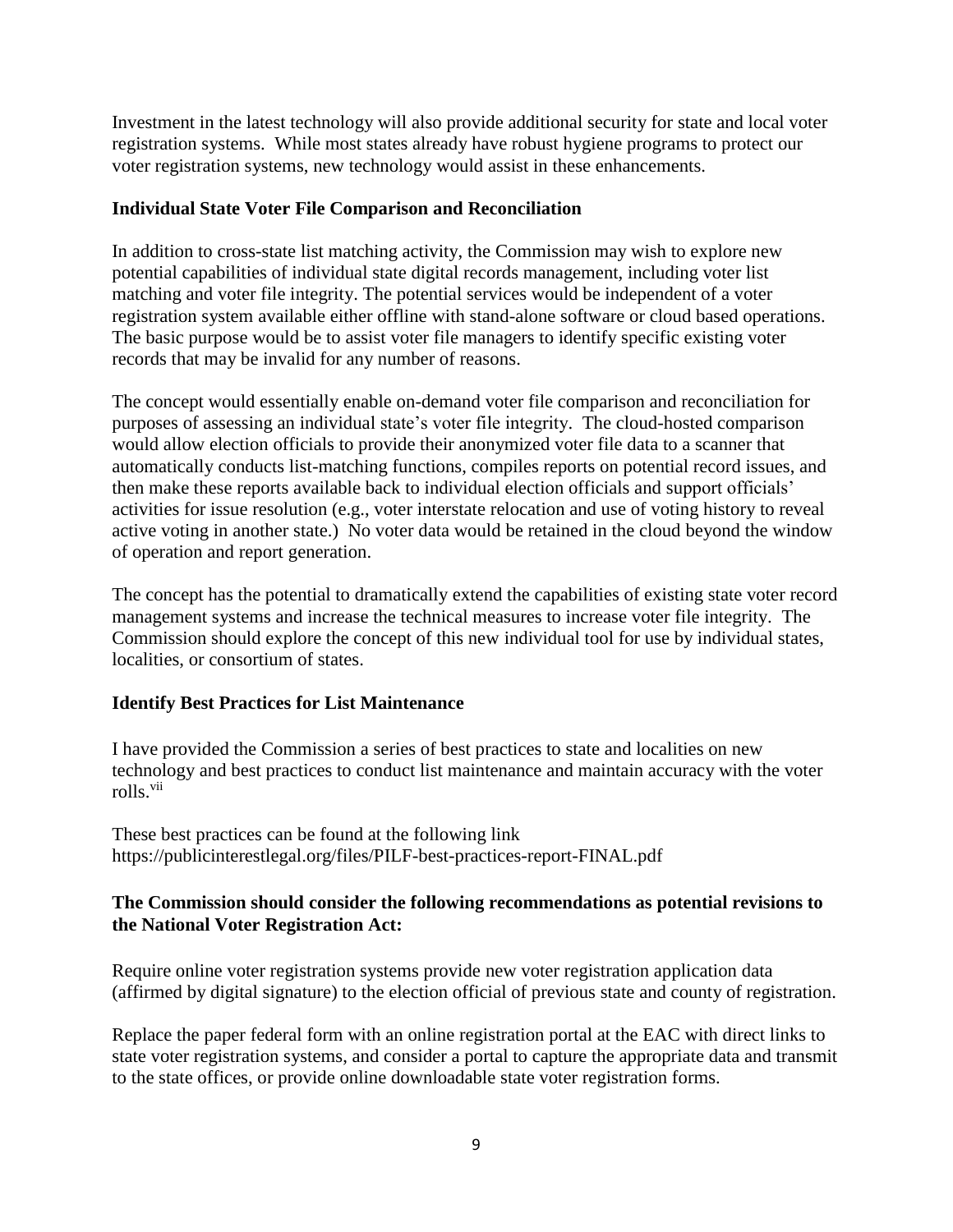Require the state chief election official or NVRA coordinator of each state to coordinate with Department of Motor Vehicles and other agencies to modify the paper or electronic voter registration form to provide a separate box for the applicant to affirm the intent to notify the previous state of the current registration information and timely transmit that information to the previous state of registration.

Require that all states participate in voter registration data-sharing programs.

Require the Election Assistance Commission (EAC) serve as a clearinghouse or central coordination government agency to assist states and counties in the sharing of voter registration data in a format necessary to facilitate list maintenance and the accuracy of voter rolls.

Require each state to create an online portal for self-removal of registration by voters who have moved out of state.

Require all states and localities (no matter the population) use national change of address (NCOA) and commercial data notifications to identify all registered voters who have recently moved from the jurisdiction to another jurisdiction and initiative list maintenance procedures in a timely manner based on that notification.

Increase the frequency of review of voter registration lists by national change of address (NCOA) to a minimum every six months.

Require voter registration system audits of security and accuracy of the voter rolls in the year preceding the General Presidential Elections.

Require statewide mailings by state election offices to all registered voters to supplement the list maintenance activities of the localities.

Educate voters on the importance of informing election officials of a change in address and the importance of updating their voter registration.

Development of a uniform and systematic process of electronic notification by local election officials of new voter registrations to the previous state and county election officials of the voter's previous voter registration.

Thank you for the opportunity to testify on this matter

 $\overline{\phantom{a}}$ 

<sup>i</sup> https://ropercenter.cornell.edu/vote-fraud/

ii Voter Sentiments on the U.S. Election System, http://www.democracyfund.org/publications/voter-sentimentson-the-u.s.-election-system

iii The National Commission on Federal Election Reform - To Assure Pride and Confidence in the Electoral Process found at https://millercenter.org/issues-policy/governance/the-national-commission-on-federal-election-reform iv Building Confidence in U.S. Elections, Report of the Commission on Federal Election Reform found at https://www.eac.gov/assets/1/6/Exhibit%20M.PDF